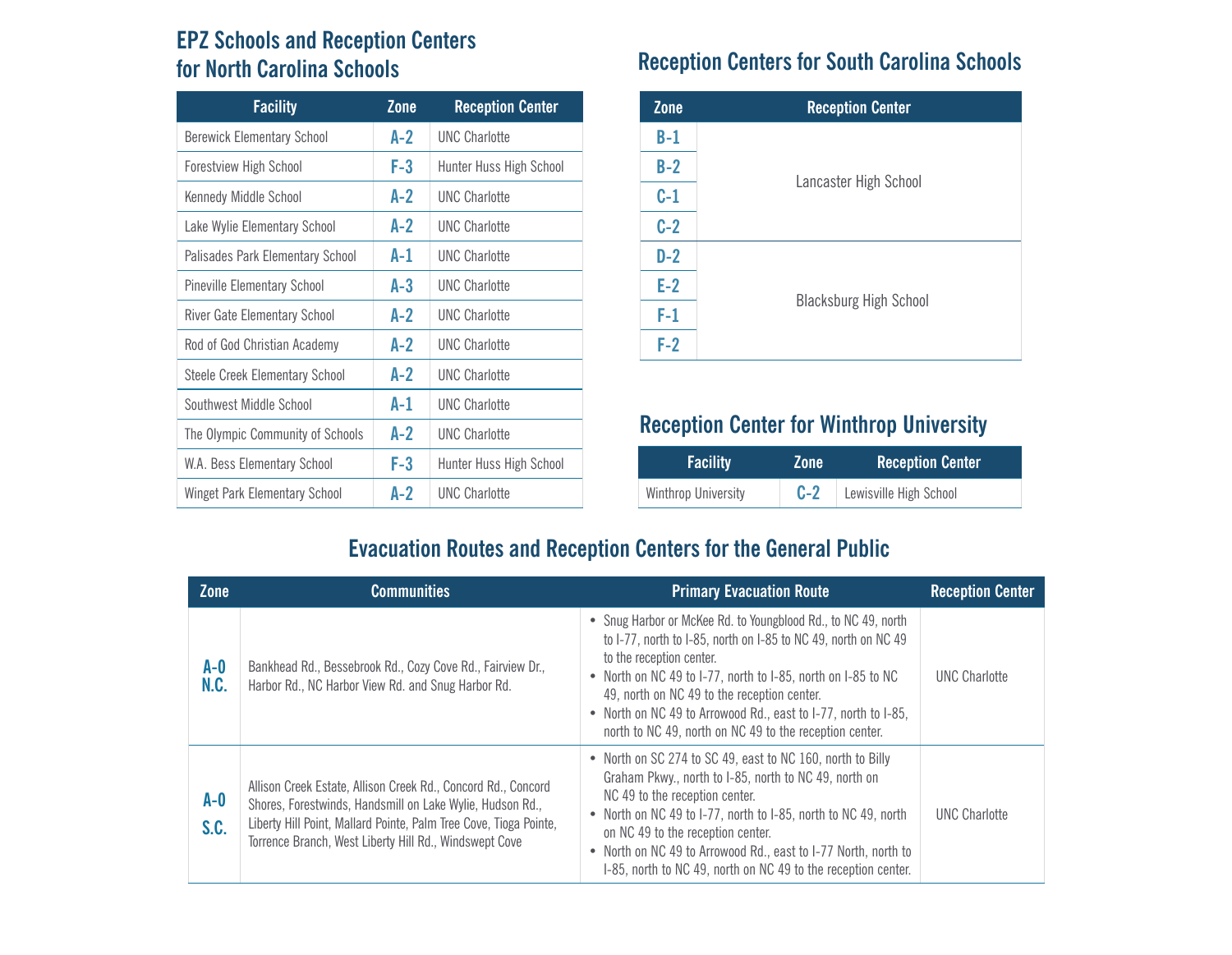| Zone  | <b>Communities</b>                                                                                                                                                                                                                                                                                                                                                                                                                                                                                                              | <b>Primary Evacuation Route</b>                                                                                                                                                                                                                                                                                                                                                                                           | <b>Reception Center</b>            |
|-------|---------------------------------------------------------------------------------------------------------------------------------------------------------------------------------------------------------------------------------------------------------------------------------------------------------------------------------------------------------------------------------------------------------------------------------------------------------------------------------------------------------------------------------|---------------------------------------------------------------------------------------------------------------------------------------------------------------------------------------------------------------------------------------------------------------------------------------------------------------------------------------------------------------------------------------------------------------------------|------------------------------------|
| $A-1$ | All areas bounded by Woody Point Rd. to Sledge Rd. to Hwy. 160<br>to the SC state line, including Hamilton Rd., McKee Rd., Pine<br>Harbor Rd., Red Fez Club Rd., Shopton Rd., Solder Rd., Thomas<br>Rd., York Rd., Youngblood Rd. and Zoar Rd.                                                                                                                                                                                                                                                                                  | • North on NC 49 to NC 160, north on NC 160 to Billy Graham<br>Pkwy., north on Billy Graham Pkwy. to I-85, north on I-85 to<br>NC 49, north on NC 49 to the reception center.<br>• North on NC 49 to I-77, north to I-85, north on I-85 to NC<br>49, north on NC 49 to the reception center.<br>• North on NC 49 to Arrowood Rd., east to I-77, north to I-85,<br>north to NC 49, north on NC 49 to the reception center. | <b>UNC Charlotte</b>               |
| $A-2$ | All areas bounded by 6800 Dixie River Rd. to Shopton Rd. to York<br>Rd. to Arrowood Rd. to I-77 to the SC state line, including Brown-<br>Grier Rd., Carowinds, Choate Cir., Erwin Rd., Hairpin Rd.,<br>Hamilton Rd., Hwy. 160 in Steele Creek area, Island Point Rd.,<br>Moss Rd., Rock Island Rd., Sam Neely Rd., Sandy Porter Rd.,<br>Shopton Rd. West, Smith Rd., Westinghouse Blvd., Wildlife Rd.<br>and Winget Rd.                                                                                                        | • North on NC 49 to NC 160, north on NC 160 to Billy Graham<br>Pkwy., north on Billy Graham Pkwy. to I-85, north on I-85 to<br>NC 49, north on NC 49 to the reception center.<br>• North on NC 49 to I-77, north to I-85, north on I-85 to NC<br>49, north on NC 49 to the reception center.<br>• North on NC 49 to Arrowood Rd., east to I-77, north to I-85,<br>north to NC 49, north on NC 49 to the reception center. | <b>UNC Charlotte</b>               |
| $A-3$ | Pineville                                                                                                                                                                                                                                                                                                                                                                                                                                                                                                                       | • East on NC 51 to Providence Rd. (NC 16), left on Providence<br>to Wendover, right on Wendover to Eastway Dr. Follow<br>Eastway to US 29, right on US 29 to NC 49, north on NC 49<br>to the reception center.<br>• North on US 521 to Tyvola Rd., left on Tyvola Rd. to I-77,<br>north on I-77 to I-85, north on I-85 to NC 49, north on NC<br>49 to the reception center.                                               | <b>UNC Charlotte</b>               |
| $B-1$ | Dam Rd., Gold Hill Rd. (west of Hwy. 160), Tega Cay                                                                                                                                                                                                                                                                                                                                                                                                                                                                             | • Gold Hill Rd. to I-77 north, north to I-85, north to NC 49,<br>north on NC 49 to the reception center.                                                                                                                                                                                                                                                                                                                  | <b>UNC Charlotte</b>               |
| $B-2$ | Anne Springs Close Greenway, Avery Lakes, Bailes Farm,<br>Bailiwyck, Baxter, Carowinds, Doby Bridge Rd., Forest Lake, Fort<br>Mill, Fox Hill, Gold Hill Rd. (east of Hwy. 160), Gray Rock,<br>Greenway Industrial Park, Hamilton Place, Heritage U.S.A.,<br>Huntington Place, Knights Bridge, Knights Castle, Lakemont<br>Industrial Park, Peachtree Place, Regent Park, Riverview,<br>Springfield, Steele Meadows, Sutton Rd., Tara Plantation,<br>Waterstone, White Grove, Whitney Mills Plantation, Willow Brook             | • East on SC 160 to Hwy. 521, right on Hwy. 521 (south) to<br>Marvin Rd., Marvin Rd. becomes New Town Rd. as it<br>crosses the state line into NC, continue on New Town Rd.,<br>turn right onto Crane Rd., turn left at Marvin Ridge High<br>School/Middle School.                                                                                                                                                        | Marvin Ridge<br><b>High School</b> |
| $C-1$ | Boatshore, Bristol Park, Brookwood, Bryant Field Industrial Park,<br>Camelot Woods, Cedar Forest Acres, Cedarwood, Channing Park,<br>Churchill Heights, City of Rock Hill north of Celanese Rd.,<br>Creekside, Crystal Lakes, Devonshire, Forest Hills, Gallant<br>Meadows, Glenwood Acres, Harlinsdale, Hickory Hill, Kimberly<br>Woods, Lakewood, Laurel Creek, Monterey Hills, Museum Rd.,<br>Paces Landing, Park Creek, Pennington Meadows, River Pines,<br>Silver Lakes, Trexler Acres, Twin Lakes, Willow Acres, Windwood | • Mt. Gallant Rd. to Celanese Rd. (SC 161), to I-77 south<br>to US 21 exit, south on US 21 to SC 5, east to US 521,<br>south on Main St., west on Woodland Dr. to Lancaster<br>High School.                                                                                                                                                                                                                               | Lancaster<br><b>High School</b>    |